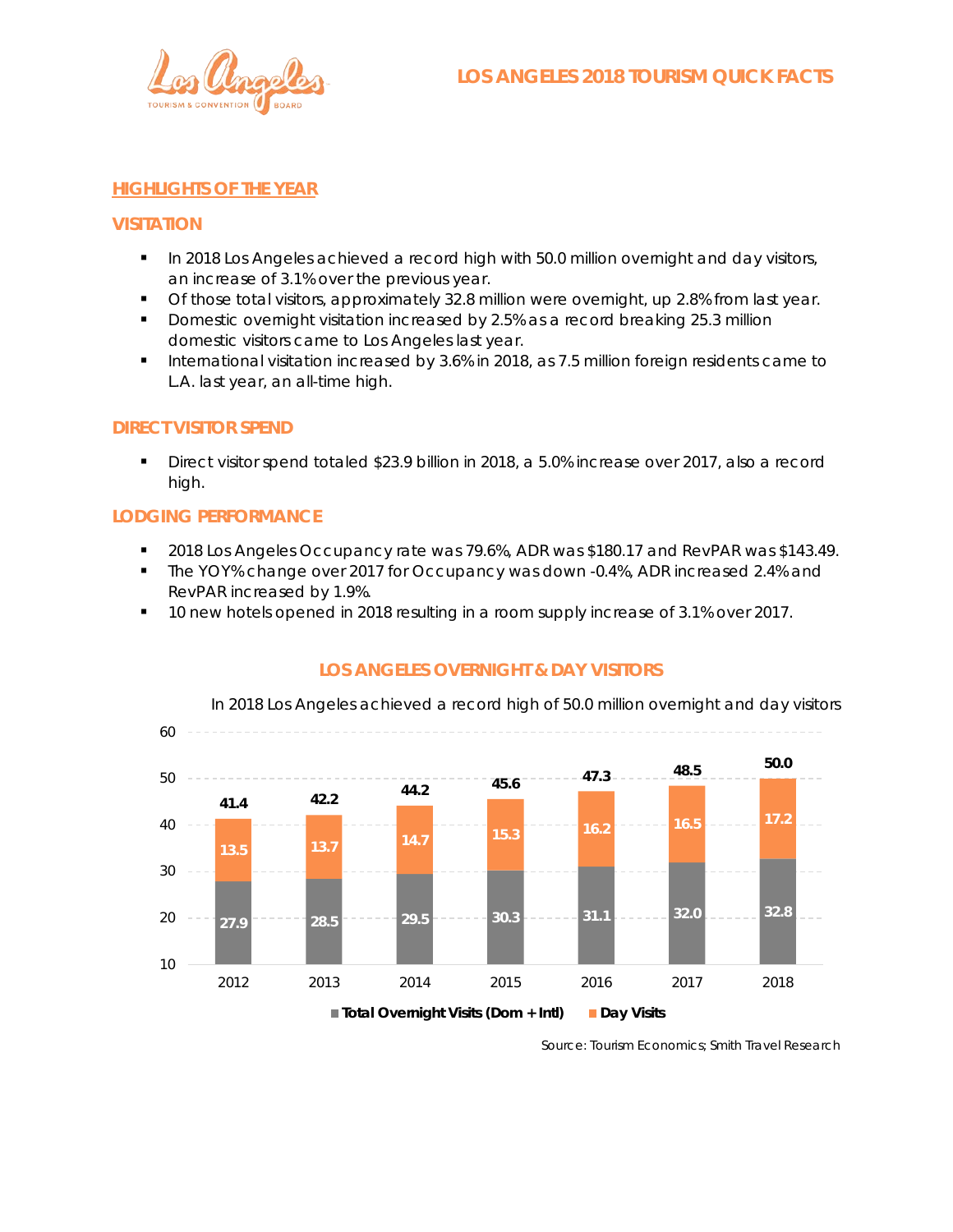

## **NUMBER OF OVERNIGHT VISITORS TO LOS ANGELES**

2018 Total Overnight Visitors Volume: 32.8 Million

Domestic (Overnight): 25.3M | International: 7.5M



**OVERNIGHT VISITOR SPENDING IN LOS ANGELES**

2018 Total Overnight Visitor Spending: \$22.7 Billion



## **LOS ANGELES OVERNIGHT VISITOR MARKET SEGMENTATION**

International tourists represent 23% of overnight visitors but generate 49% of total spend



Source: Tourism Economics; Smith Travel Research; Longwoods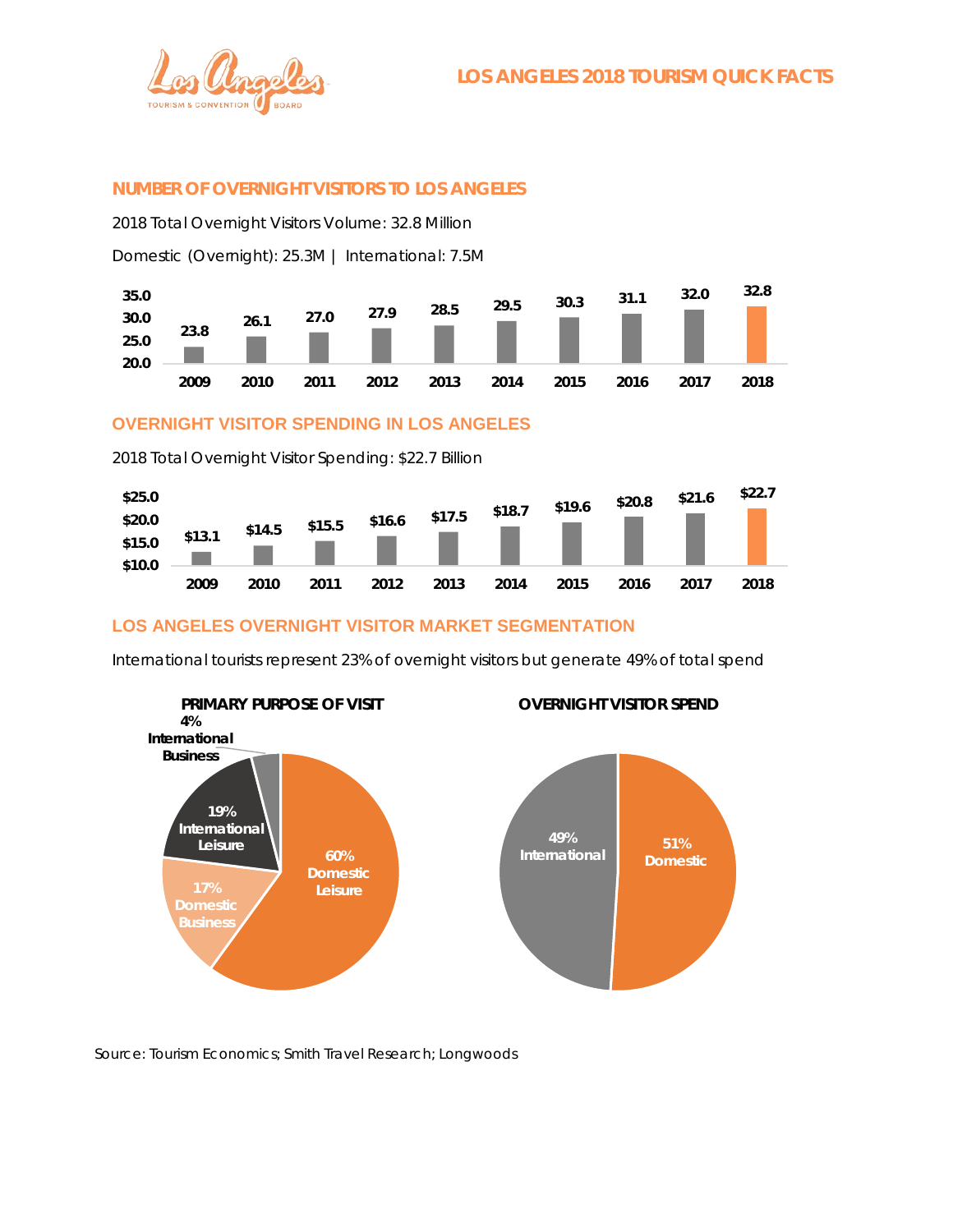| <b>Overseas Markets</b>     | 2018      | % Change over 2017 |
|-----------------------------|-----------|--------------------|
| China (Excluding Hong Kong) | 1,200,000 | 6.9%               |
| Australia                   | 426,000   | 2.0%               |
| UK                          | 382,000   | 3.0%               |
| Japan                       | 349,000   | 2.5%               |
| South Korea                 | 335,000   | $-1.9%$            |
| France                      | 307,000   | 4.0%               |
| Germany                     | 237,000   | $-6.7%$            |
| Scandinavia                 | 190,000   | 3.9%               |
| Middle East                 | 138,000   | $-2.5%$            |
| India                       | 130,000   | 5.1%               |
| <b>Brazil</b>               | 117,000   | 14.6%              |
| <b>Total Overseas</b>       | 4,962,000 | 3.3%               |
| Mexico                      | 1,776,000 | 4.0%               |
| Canada                      | 780,000   | 4.5%               |
| Total International         | 7,518,000 | 3.6%               |

Source: Tourism Economics January 2019

# **2018 TOP 15 DOMESTIC OVERNIGHT VISITOR MARKETS AS A PERCENT OF TOTAL DOMESTIC OVERNIGHT VISITATION**



Source: Longwoods International; Los Angeles Tourism & Convention